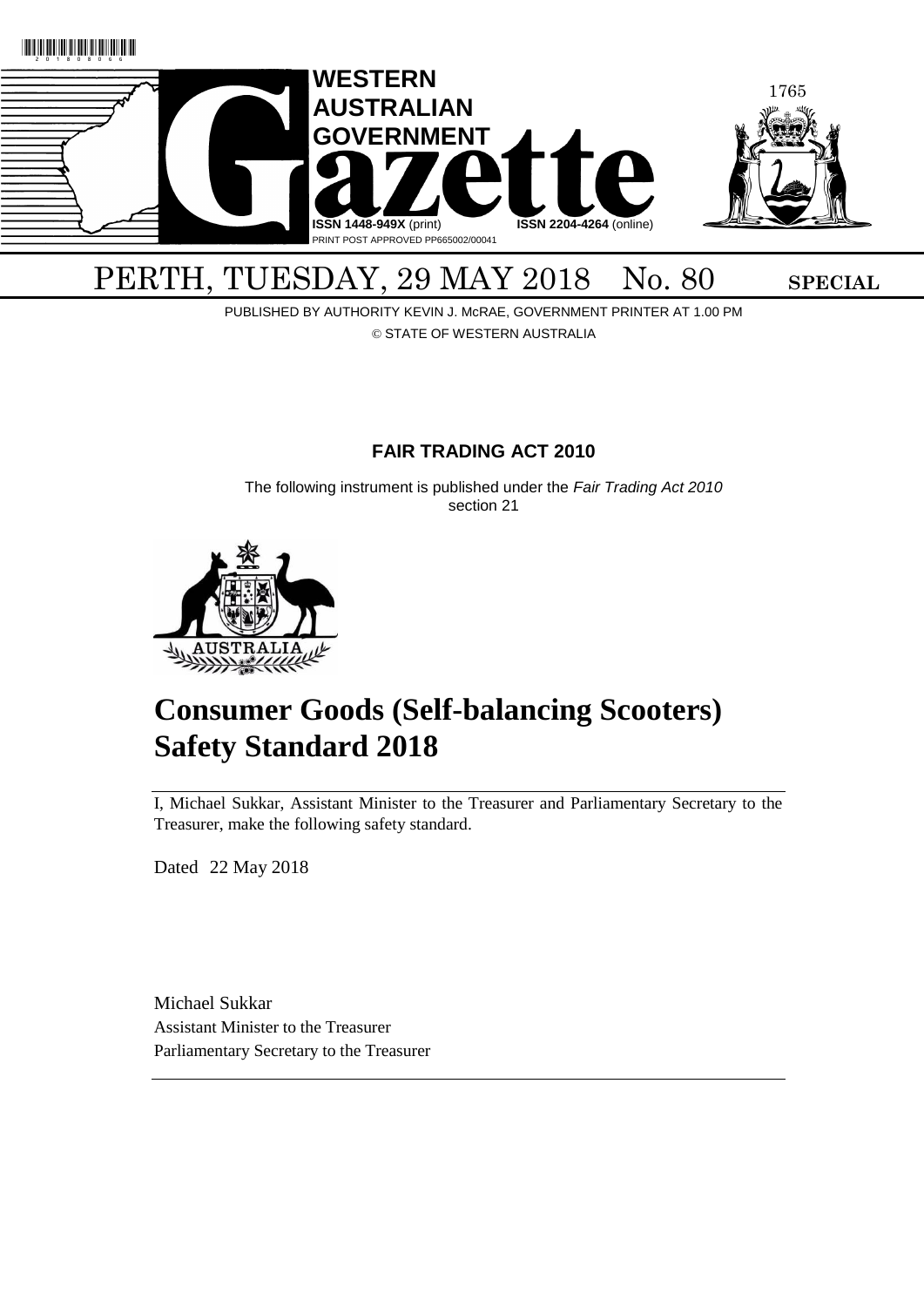## Contents

### **Part 1—Preliminary**

- 1 Name
- 2 Commencement
- 3 Authority
- 4 Schedules
- 5 Purpose
- 6 Definitions

#### **Part 2—Requirements**

7 Safety standard for self-balancing scooters

#### **Schedule 1—Repeals**

*Consumer Goods (Self-balancing Scooters) Safety Standard 2016 Consumer Goods (Self-balancing Scooters) Safety Standard 2018*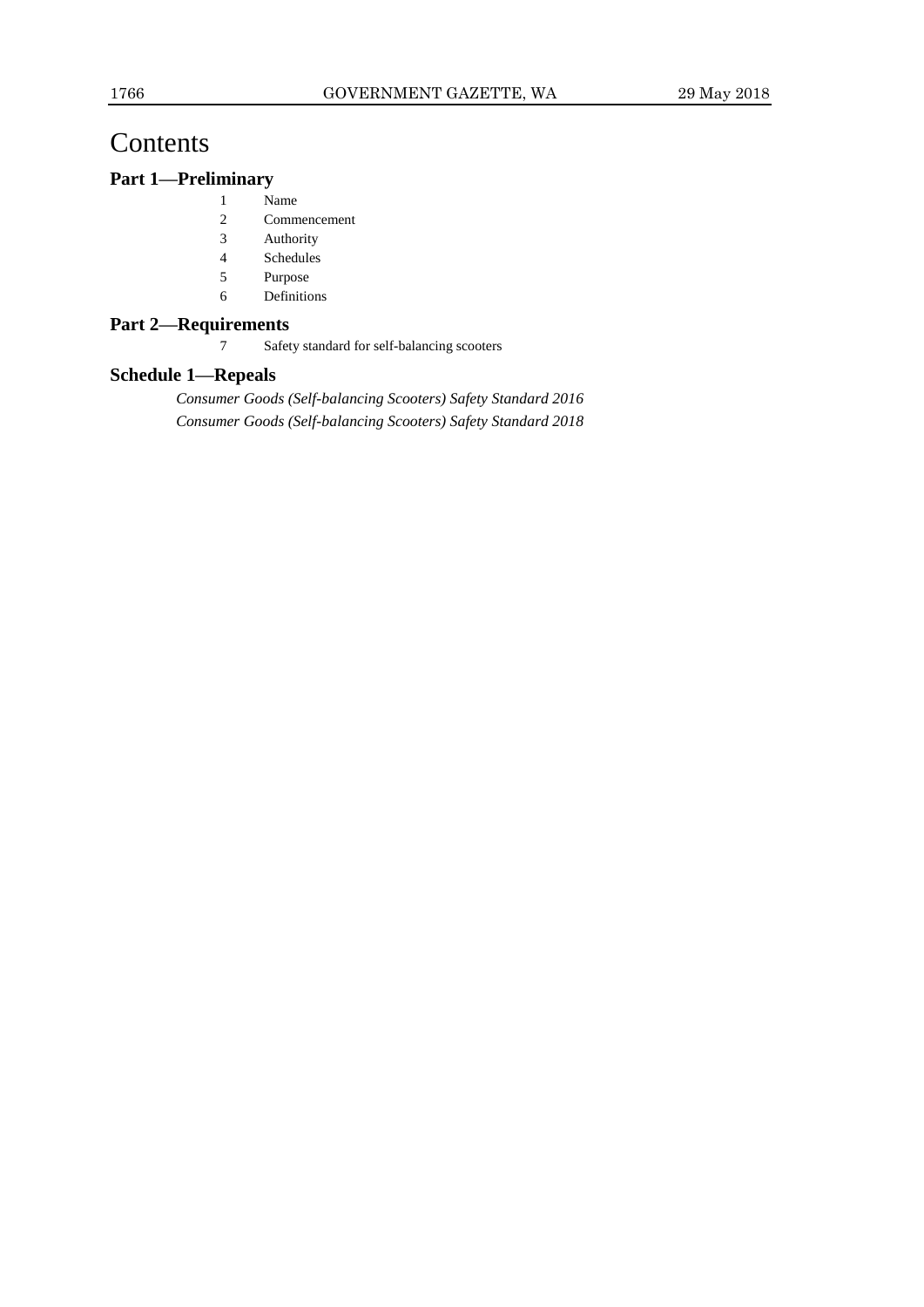## **Part 1—Preliminary**

#### **1 Name**

This instrument is the *Consumer Goods (Self-balancing Scooters) Safety Standard 2018*.

#### **2 Commencement**

(1) Each provision of this instrument specified in column 1 of the table commences, or is taken to have commenced, in accordance with column 2 of the table. Any other statement in column 2 has effect according to its terms.

| <b>Commencement information</b>                                                                    |                                              |                     |
|----------------------------------------------------------------------------------------------------|----------------------------------------------|---------------------|
| Column 1                                                                                           | Column 2                                     | Column 3            |
| <b>Provisions</b>                                                                                  | <b>Commencement</b>                          | <b>Date/Details</b> |
| 1. Sections 1 to 7 and<br>anything in this<br>instrument not<br>elsewhere covered by<br>this table | The day after this instrument is registered. |                     |
| 2. Schedule 1, item 1                                                                              | The day after this instrument is registered. |                     |
| 3. Schedule 1, item 2                                                                              | 16 July 2019.                                | 16 July 2019        |
|                                                                                                    | $\cdots$ $\cdots$ $\cdots$                   |                     |

Note: This table relates only to the provisions of this instrument as originally made. It will not be amended to deal with any later amendments of this instrument.

(2) Any information in column 3 of the table is not part of this instrument. Information may be inserted in this column, or information in it may be edited, in any published version of this instrument.

#### **3 Authority**

This instrument is made under subsection 104(1) of the Australian Consumer Law.

Note: The reference to the Australian Consumer Law is a reference to Schedule 2 to the *Competition and Consumer Act 2010* as it applies as a law of the Commonwealth, States and Territories: see section 140K of that Act and corresponding provisions of Acts of States and Territories applying that Schedule.

#### **4 Schedules**

Each instrument that is specified in a Schedule to this instrument is amended or repealed as set out in the applicable items in the Schedule concerned, and any other item in a Schedule to this instrument has effect according to its terms.

#### **5 Purpose**

This safety standard sets out safety requirements that self-balancing scooters must comply with under the Australian Consumer Law.

Note: For the requirement to comply with a safety standard, see section 106 of the Australian Consumer Law.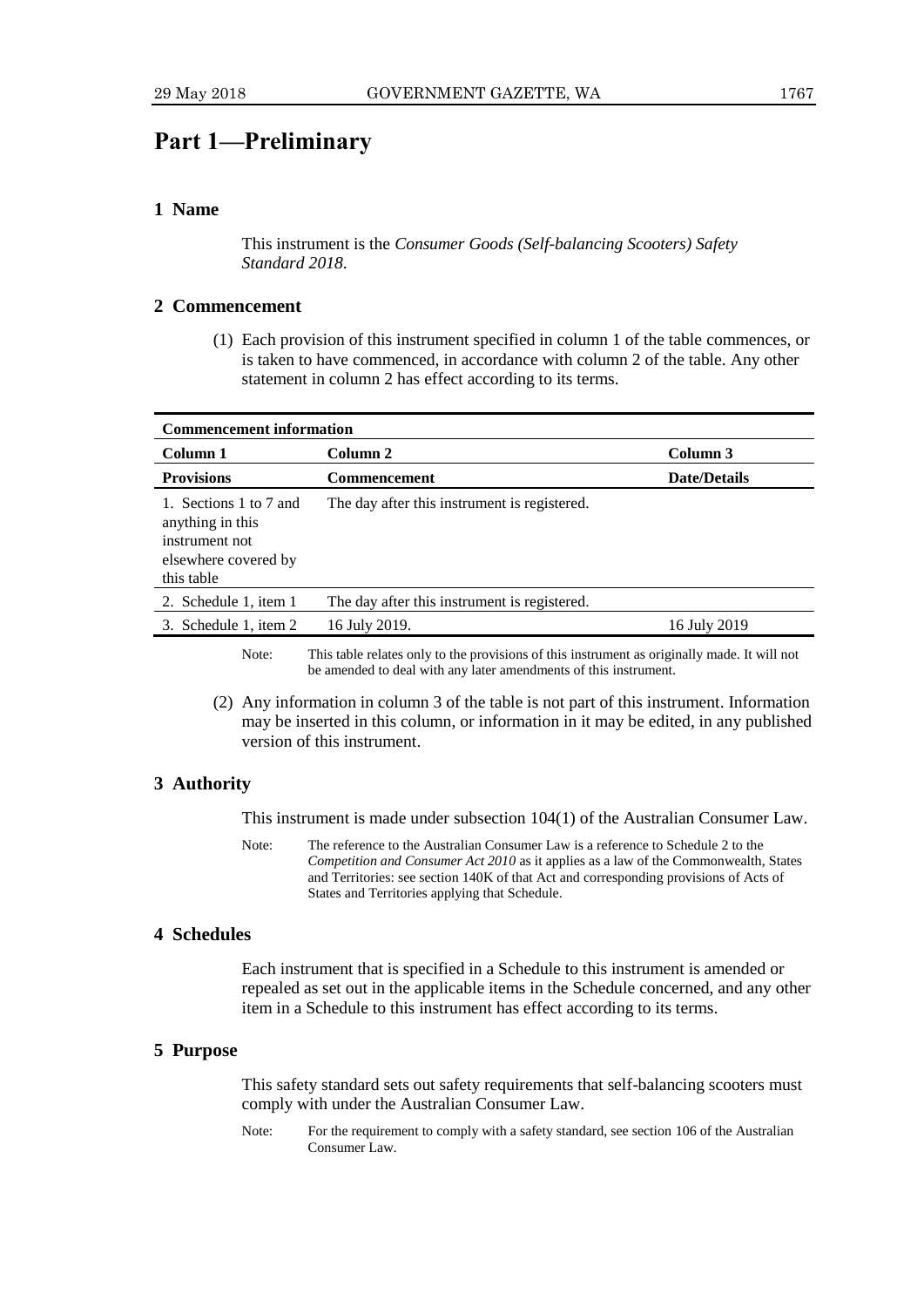#### **6 Definitions**

In this instrument:

*AS/NZS 60335.1:2011* means Australian/New Zealand Standard *AS/NZS 60335.1:2011 Household and similar electrical appliances—Safety Part 1: General Requirements (IEC 60335-1 Ed 5.2, MOD)*, published jointly by, or on behalf of, Standards Australia and Standards New Zealand, as in force or existing at the time when this section commences.

Note: AS/NZS 60335.1:2011 could in 2018 be purchased from SAI Global's website (https://www.saiglobal.com). The Australian Competition and Consumer Commission can make a copy of the standard available for viewing at one of its offices, subject to licensing conditions.

*AS/NZS 60335.2.201:2016* means Australian/New Zealand Standard *AS/NZS 60335.2.201:2016 Household and similar electrical applications—Safety— Part 2.201: Particular requirements for battery powered self-balancing personal transport devices*, published jointly by, or on behalf of, Standards Australia and Standards New Zealand, as in force or existing at the time when this section commences.

Note: AS/NZS 60335.2:201:2016 could in 2018 be purchased from SAI Global's website (https://www.saiglobal.com). The Australian Competition and Consumer Commission can make a copy of the standard available for viewing at one of its offices, subject to licensing conditions.

#### *IEC 60335-1:2010* means *IEC 60335-1:2010+AMD1:2013+AMD2:2016 Household and similar electrical appliances - Safety - Part 1: General requirements*, published by the International Electrotechnical Commission, as in force or existing at the time when this section commences.

Note: IEC 60335-1:2010 could in 2018 be purchased from the IEC's website (https://webstore.iec.ch). The Australian Competition and Consumer Commission can make a copy of the standard available for viewing at one of its offices, subject to licensing conditions.

*IEC 62133-2:2017* means *IEC 62133-2:2017 Secondary cells and batteries containing alkaline or other non-acid electrolytes - Safety requirements for portable sealed secondary cells, and for batteries made from them, for use in portable application - Part 2: Lithium systems*, published by the International Electrotechnical Commission, as in force or existing at the time when this section commences.

Note: IEC 62133-2:2017 could in 2018 be purchased from the IEC's website (https://webstore.iec.ch). The Australian Competition and Consumer Commission can make a copy of the standard available for viewing at one of its offices, subject to licensing conditions.

*self-balancing scooter* means a ride-on device that:

- (a) has 1 or 2 wheels; and
- (b) has no steering grips, seat or handlebars; and
- (c) is powered by a lithium-ion battery that is rechargeable via connection to a mains power supply.
- Note: Self-balancing scooters are also known as hoverboards, gliders, smart boards, sky walkers, monoboards and mod boards.

*UL 2272* means *UL 2272 - Standard for Electrical Systems for Personal E-Mobility Devices*, published by the Underwriters Laboratories Inc., as in force or existing at the time when this section commences.

Note: UL 2272 could in 2018 be purchased from the Underwriters Laboratories Inc. (https://standardscatalog.ul.com). The Australian Competition and Consumer Commission can make a copy of the standard available for viewing at one of its offices, subject to licensing conditions.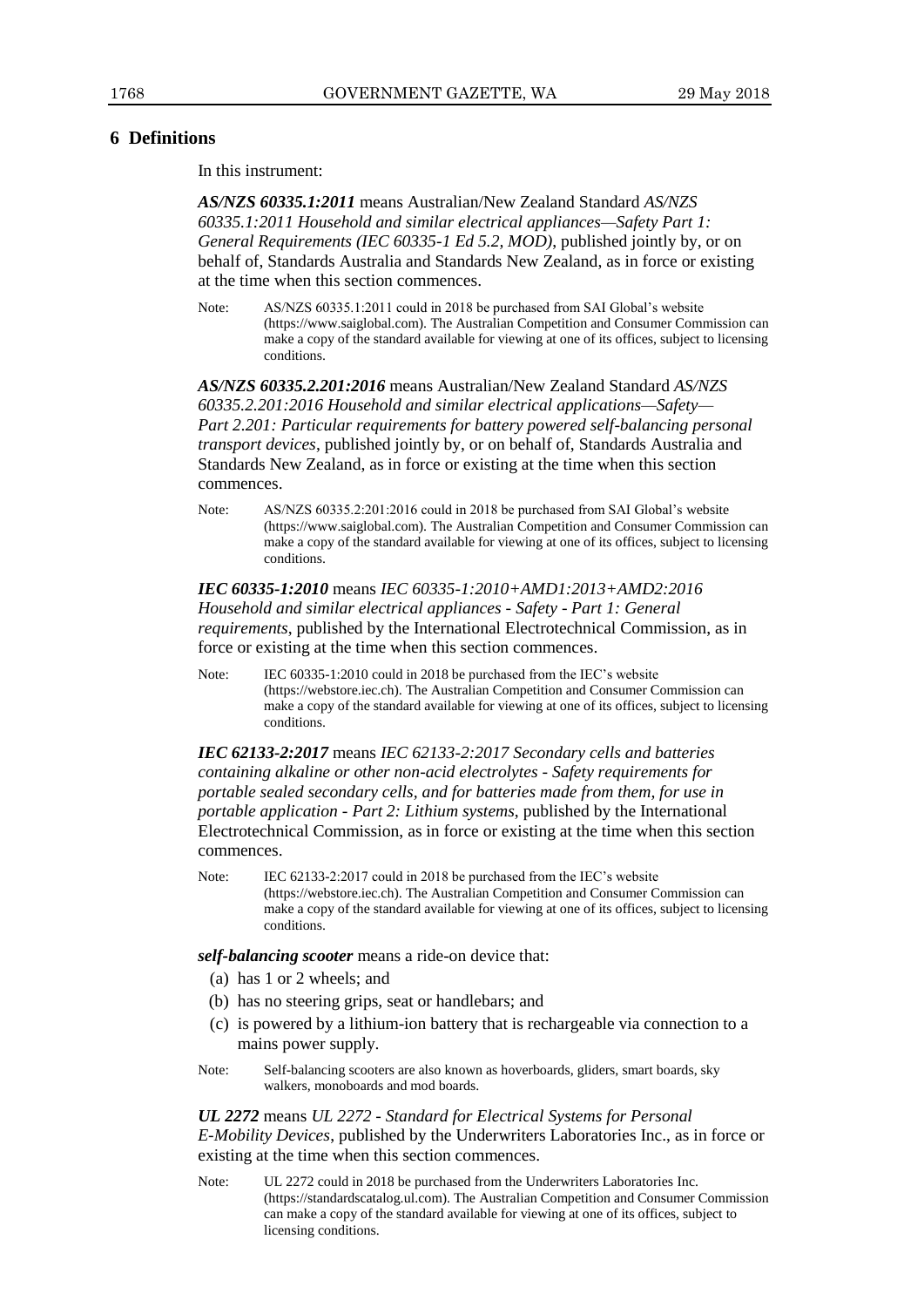## **Part 2—Requirements**

#### **7 Safety standard for self-balancing scooters**

- (1) A self-balancing scooter must comply with the requirements set out in subsection  $(2)$ ,  $(3)$  or  $(4)$ .
- (2) A self-balancing scooter complies with the requirements in this subsection if the scooter complies with:
	- (a) IEC 62133-2:2017; and
	- (b) one of the following:
		- (i) section 11 (heating) of IEC 60335-1:2010, as amended by Annex B to that standard;
		- (ii) section 11 (heating) of AS/NZS 60335.1:2011, as amended by Annex B to that standard;
		- (iii) section 11 (heating) of AS/NZS 60335.1:2011, as amended by Annex B to that standard and section 11 (heating) of AS/NZS 60335.2.201:2016; and
	- (c) one of the following:
		- (i) section 19 (abnormal operation) of IEC 60335-1:2010, as amended by Annex B to that standard;
		- (ii) section 19 (abnormal operation) of AS/NZS 60335.1:2011, as amended by Annex B to that standard;
		- (iii) section 19 (abnormal operation) of AS/NZS 60335.1:2011, as amended by Annex B to that standard and section 19 (abnormal operation) of AS/NZS 60335.2.201:2016.
- (3) A self-balancing scooter complies with the requirements in this subsection if the scooter complies with the following provisions of UL 2272:
	- (a) section 11 (fuses);
	- (b) subsections 15.1, 15.2, 15.3, 15.4 and 15.5 (protective circuits and safety analysis);
	- (c) section 16 (cells);
	- (d) section 23 (overcharge test);
	- (e) section 24 (short circuit test);
	- (f) section 26 (temperature test);
	- (g) section 27 (cell imbalanced charging test).
- (4) A self-balancing scooter complies with the requirements in this subsection if the scooter complies with the requirements of the *Consumer Goods (Self-balancing Scooters) Safety Standard 2016*, as in force or existing immediately before this section commences.
	- Note: The *Consumer Goods (Self-balancing Scooters) Safety Standard 2016* could in 2018 be viewed on the Federal Register of Legislation website (https://www.legislation.gov.au).